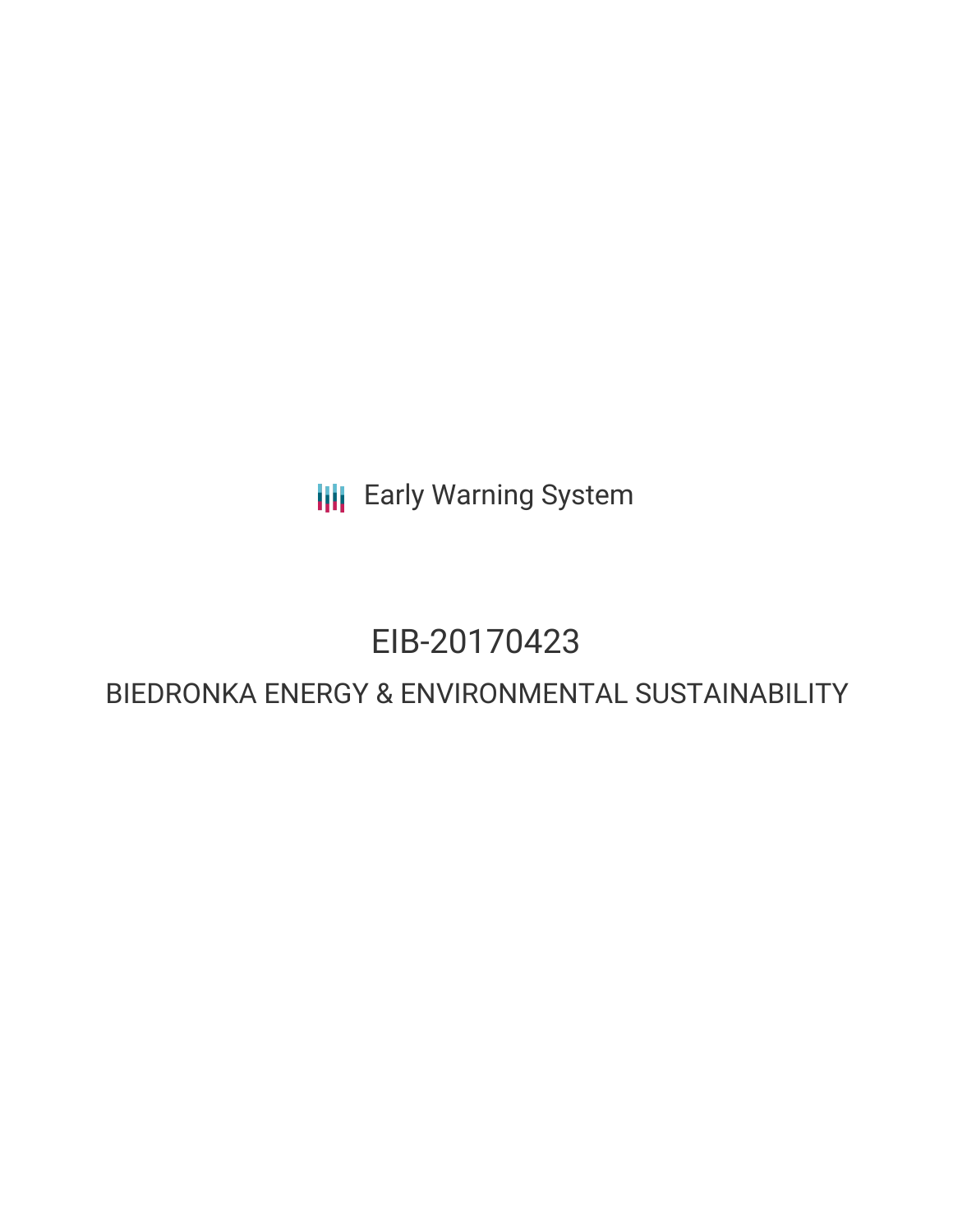#### **Quick Facts**

| <b>Countries</b>              | Poland                           |
|-------------------------------|----------------------------------|
| <b>Financial Institutions</b> | European Investment Bank (EIB)   |
| <b>Status</b>                 | Approved                         |
| <b>Bank Risk Rating</b>       | U                                |
| <b>Borrower</b>               | JERONIMO MARTINS POLSKA SA       |
| <b>Sectors</b>                | Construction, Industry and Trade |
| <b>Investment Type(s)</b>     | Loan                             |
| <b>Loan Amount (USD)</b>      | \$186.40 million                 |
| <b>Project Cost (USD)</b>     | \$372.80 million                 |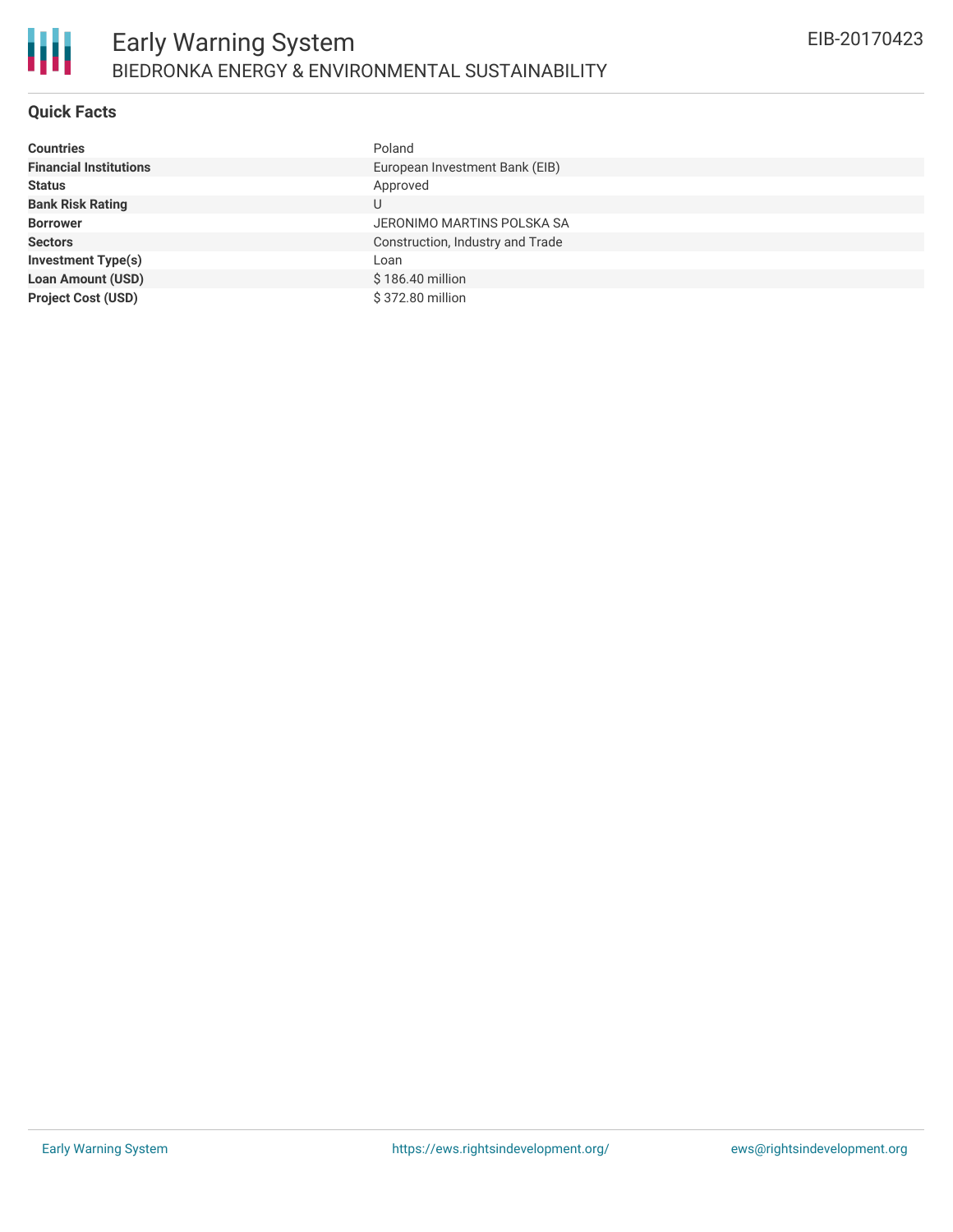

#### **Project Description**

Modernisation of existing discount retail outlets in convergence areas in Poland, including energy efficiency measures targeted at reducing energy consumption, as well as measures to reduce emissions of greenhouse gases.

The position in respect of national legislation will be confirmed at appraisal together with the status and details of possible environmental and social assessments, permit procedures, public consultation and hence compliance of the project with EIB environmental and social standards.

The refurbishment of buildings shall be further aligned with the 2010/31/EU Energy performance of buildings Directive and the 2012/27/EU Energy Efficiency.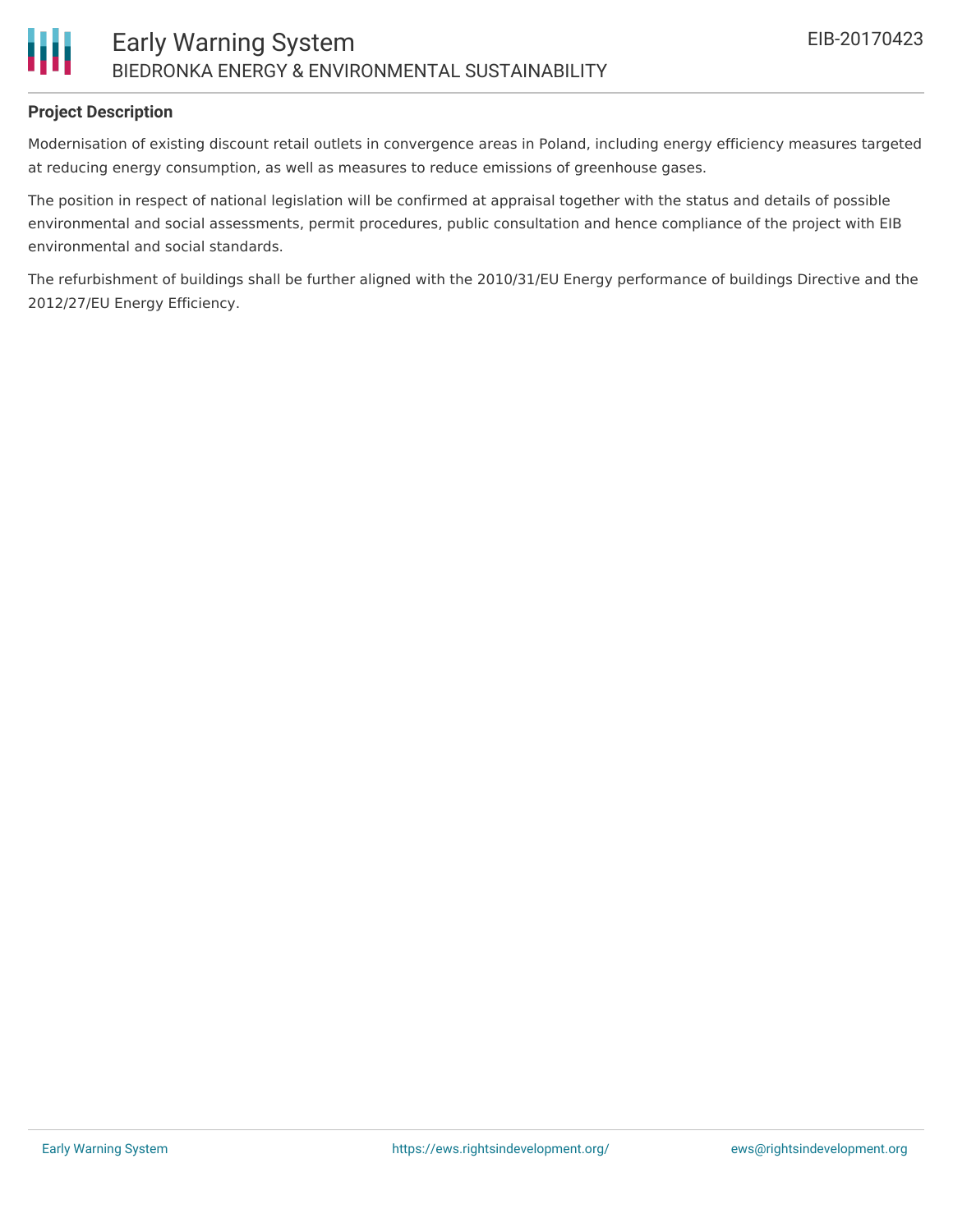# 朋

#### **Investment Description**

European Investment Bank (EIB)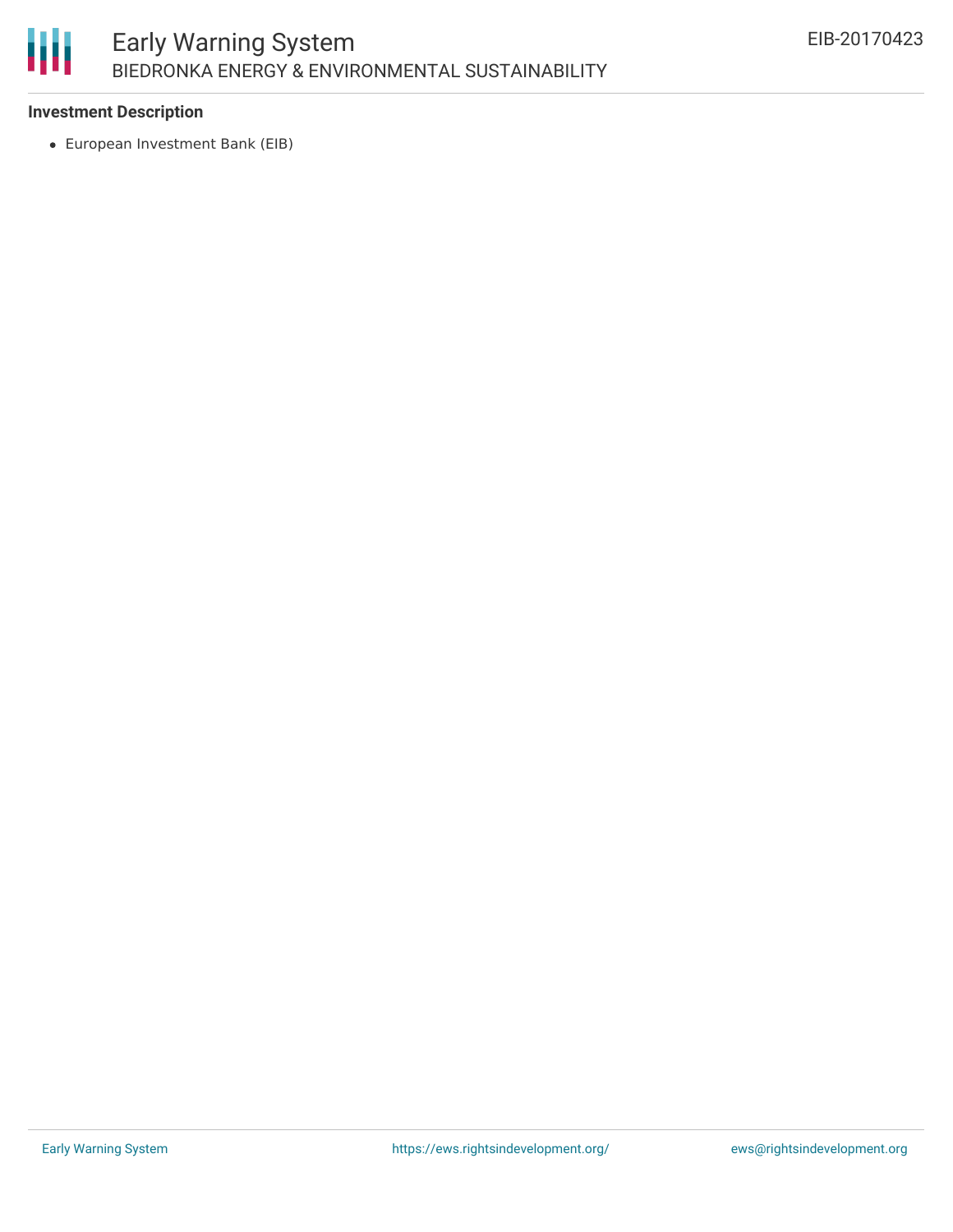#### **Contact Information**

Project contacts not available at the time of disclosure.

#### ACCESS TO INFORMATION

You can submit an information request for project information at: https://www.eib.org/en/infocentre/registers/requestform/request-form-default.htm

#### ACCOUNTABILITY MECHANISM OF EIB

The EIB Complaints Mechanism is designed to facilitate and handle complaints against the EIB by individuals, organizations or corporations affected by EIB activities. When exercising the right to lodge a complaint against the EIB, any member of the public has access to a two-tier procedure, one internal - the Complaints Mechanism Office - and one external - the European Ombudsman. A complaint can be lodged via a written communication addressed to the Secretary General of the EIB, via email to the dedicated email address: complaints@eib.org, by completing the online complaint form available at the following address: http://www.eib.org/complaints/form via fax or delivered directly to the EIB Complaints Mechanism Division, any EIB local representation office or any EIB staff. For further details, check:

http://www.eib.org/attachments/strategies/complaints\_mechanism\_policy\_en.pdf

When dissatisfied with a complaint to the EIB Complaints Mechanism, citizens can then turn towards the European Ombudsman. A memorandum of Understanding has been signed between the EIB and the European Ombudsman establishes that citizens (even outside of the EU if the Ombudsman finds their complaint justified) can turn towards the Ombudsman on issues related to 'maladministration' by the EIB. Note that before going to the Ombudsman, an attempt must be made to resolve the case by contacting the EIB. In addition, the complaint must be made within two years of the date when the facts on which your complaint is based became known to you. You can write to the Ombudsman in any of the languages of the European Union. Additional details, including filing requirements and complaint forms, are available at: http://www.ombudsman.europa.eu/atyourservice/interactiveguide.faces